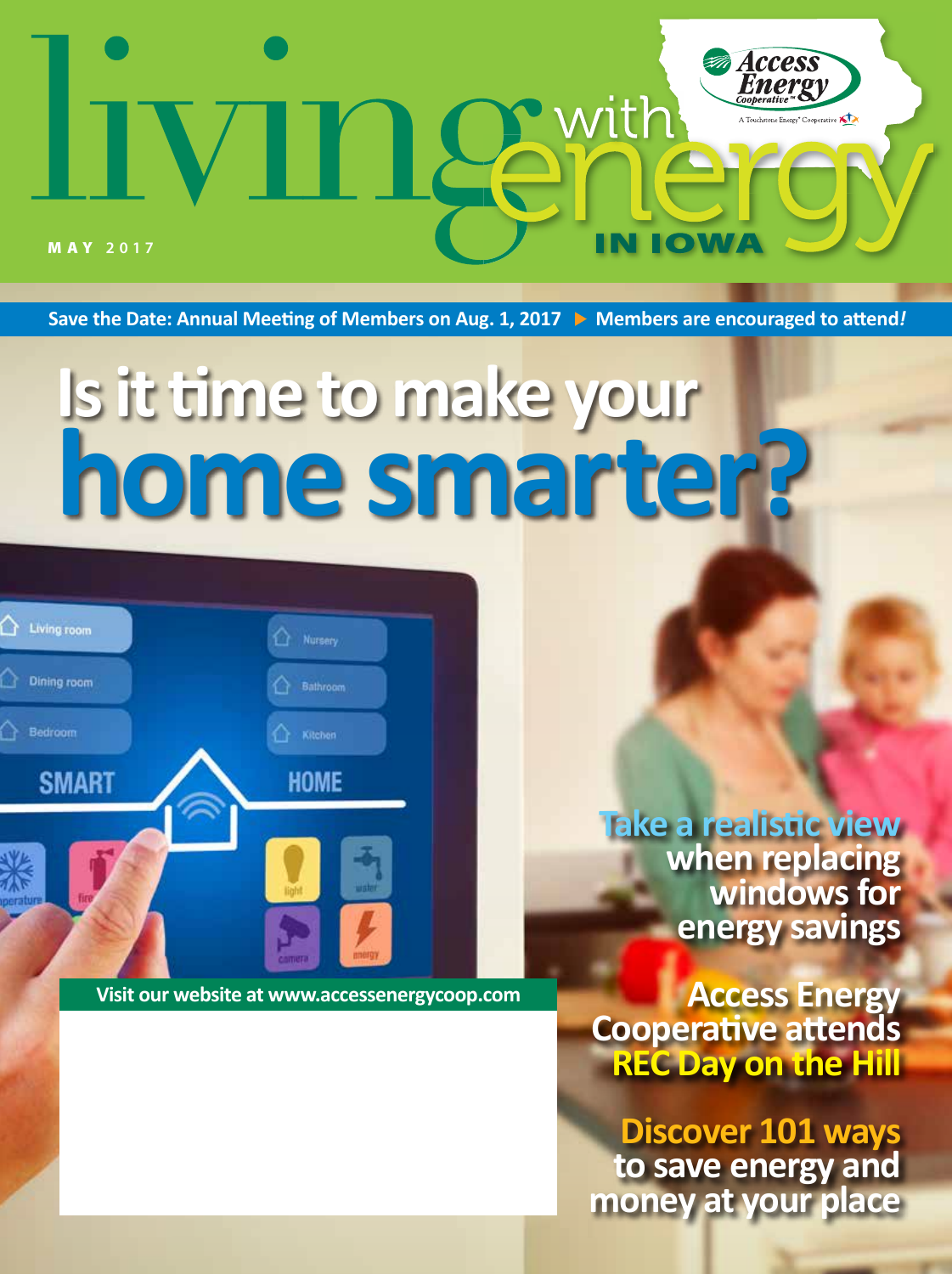#### **UPCOMING EVENTS**



**Memorial Day** 

**Annual Meeting of August 1 Members** 

### **OFFICE CLOSING**

**May 29** 

**The Access Energy Cooperative office will be closed May 29 for Memorial Day. You can reach our office 24 hours a day, 7 days a week for answers to billing and account questions, paying your bill and service interruptions by calling 866-242-4232.**



*Access Energy Cooperative is dedicated to exceeding members' expectations for safe, reliable and efficient service, while being a good citizen in our communities.*

**Office:** Access Energy Cooperative 1800 W. Washington St., P.O. Box 440 Mount Pleasant, Iowa 52641 **Phone:** 319-385-1577 or 866-242-4232 **Fax:** 319-385-6873 **Call Before You Dig (Iowa One Call):** 800-292-8989 **Website:** www.accessenergycoop.com **Facebook:** facebook.com/AccessEnergyCoop **Twitter:** twitter.com/AccessEnergyC **E-mail:** contactus@accessenergycoop.com **Office Hours:** Monday-Thursday, 7 a.m.-4:30 p.m. Friday, 7 a.m.-3:30 p.m. Closed Saturday, Sunday and holidays

**After Hours and Report Outages:** 319-385-1580 or 800-452-7819 Payments can be placed in dropbox under flag pole.

Visa and MasterCard accepted.

**General Manager/CEO:** Kevin Wheeler **Editor:** Kimberly Davis **Assistant Editor:** Cherity Wibben **Officers and Directors:**<br>Jerry Barker **District 2** Jerry Barker District 2 President Fred Hickenbottom District 1 Vice President David Hollingsworth District 1 Secretary Marvin Newton District 3 Treasure<br>Joseph Heckethorn District 1 Director Joseph Heckethorn Larry White District 2 Director Robert Smith District 2 Director Marvin Holtkamp District 3 Director Victor Pierrot District 3 Director

This institution is an equal opportunity provider.

### **LOCAL PERSPECTIVE**

# **Here's how local ownership works for you**

### **BY KEVIN WHEELER**

In recent years, there's been a resurgence in the appeal of buying locally. It's evident by the increased

popularity of farmers' markets across Iowa, with shoppers wanting to buy produce or goods that have been grown by their community members. People have a desire to know more about how their food is grown and raised, and buying it from a local farmer helps bridge that gap.

This change in buying habits is also visible with the promotion of Small Business Saturday in November and the "shop small" movement, which encourage shoppers to return to Main Street and support the local small businesses they know and trust.

For Access Energy Cooperative, the commitment to supporting local communities and economies with purchases has always been our way of doing things. Local ownership and local control are hallmarks of the cooperative business model, which has served our member-owners well during our 78 years. Member-owner involvement was the key to our formation decades ago, and it's what continues to fuel how we serve you today and the way we plan for the future.

Local ownership and democratic member control – one of the seven key cooperative principles – distinguishes us from other utilities. Every member of the cooperative has a voice in how we do business. As a member-owner, you elect directors – who also are cooperative members – to represent your interests when it comes to setting policies or making decisions on issues that impact you. One member equals one vote, and every vote counts.

Because Access Energy Cooperative is owned by your fellow neighbors, friends and community members, decisions are made in the

best interests of the communities we serve. We don't take a onesize-fits-all approach. We know



that what works well for a cooperative in northwest Iowa may not work as well for our cooperative members. Because Wall Street investors are not making decisions for the cooperative on your behalf, we can remain flexible and adapt to

the unique needs of our region. We can pursue economic development opportunities that are complementary to existing businesses in our area and provide for the sustainable growth of local communities.

While Access Energy Cooperative's core purpose is to provide electricity that is safe, reliable, efficient and environmentally responsible, we're also committed to making our communities quality places to live. We do this in many ways, such as providing good and stable jobs; offering educational opportunities on programs and services such as energy efficiency and safety; encouraging student leadership and education; paying local, county and state taxes; and distributing patronage back to members based on our not-for-profit business model.

Across the country, America's more than 900 locally owned electric distribution cooperatives provide electricity to an estimated 42 million people in 47 states, covering threequarters of the nation's landmass. The endurance of the cooperative business model is a testimony to the success of local control and ownership by the same people who rely on electric services to power their homes, farms, businesses and lives.

Kevin Wheeler is the general manager/CEO of Access Energy Cooperative.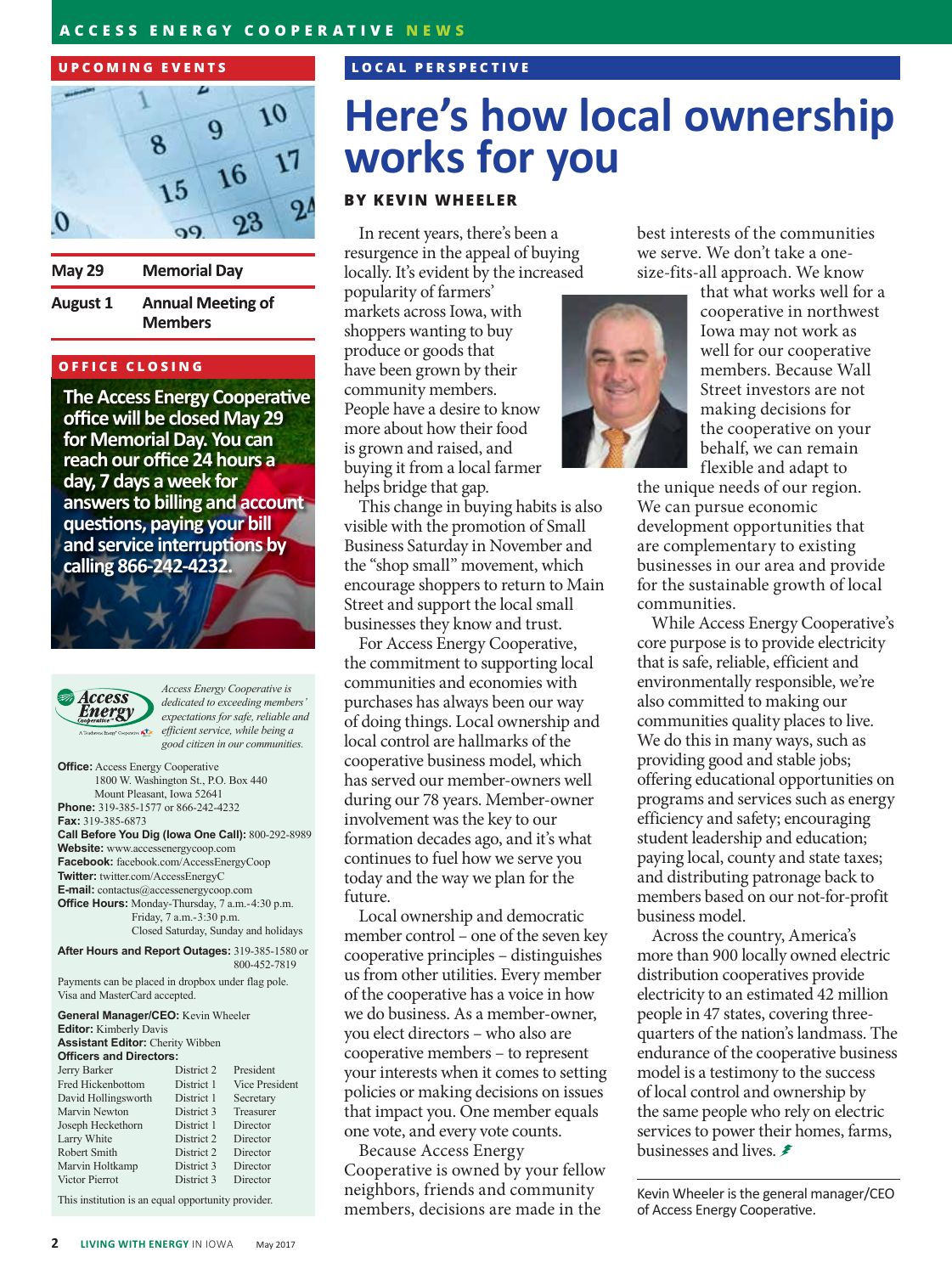### **LEGISLATIVE ACTION**

### **The Iowa Capitol was full of activity during REC Day on the Hill**



**Access Energy Cooperative's board, management and staff displayed information on energy efficiency and safety at the event.**

More than 200 cooperative supporters, including representatives from Access Energy Cooperative, traveled to Des Moines on March 22 to advocate on behalf of Iowa's notfor-profit electric cooperatives. It was a day full of government activity, starting with the reading and passage of House Resolution 14 on the Iowa House floor, which commemorated the important role of Iowa's electric cooperatives as it pertains to economic development and improving the quality of life for rural Iowans. Later that morning, cooperative representatives were present as Gov. Branstad signed SF 331 into law, which will streamline energy efficiency reporting for electric co-op staff and allow them more time to serve member-owners. The bill passed unanimously in the House and Senate.

The co-op attendees then convened for a briefing where they received updates on state and federal legislative issues. In the afternoon, co-op representatives met with their local elected officials during a dessert social held at the Capitol rotunda. The advocates educated legislators on several issues important to Iowa's electric cooperatives, including the safety of line personnel as they work on

the side of roadways in accordance with the state's "Move Over" law, as well as expanding property tax exemptions for geothermal heating and cooling systems.

"This annual visit to the Iowa Capitol is an excellent opportunity to personally meet with our elected officials and provide them with a local co-op perspective on issues that are important to our business," said Kevin Wheeler, general manager/CEO of Access Energy Cooperative. *₹* 



**During REC Day on the Hill, Gov. Branstad**  *(center)* **signed into law the Energy Efficiency bill, which makes reporting energy efficiency information much less cumbersome for electric cooperatives. Chuck Soderberg** *(left)***, executive vice president and general manager of the Iowa Association of Electric Cooperatives, and Kevin Wheeler, general manager/ CEO of Access Energy Cooperative, were present for the signing.**

#### **IN THE COMMUNITY**



### **Safety training for area first responders is available**

Access Energy Cooperative is offering safety training for area first responders at 6 p.m., May 9 and 17, in our office at 1800 W. Washington St. in Mount Pleasant. For more details, call 319-385-1577 or 866-242-4232. ≢

### **EDITOR'S CHOICE CONTEST**

### **Win our favorite water-saving showerhead***!*

Many water-saving showerheads give you a chill, because the needlelike jets of warm water only hit a small area



of your body, while the drafty air in the shower surrounds the rest of you. The Delta 75152 solves that problem. The secret is the company's water-amplifying design that sculpts droplets into a unique wave pattern and offers three times the coverage. The result feels like a traditional shower. For more details, go to www.deltafaucet.com.

To enter this month's contest for one of five Delta 75152 showerheads, go to the *Living with Energy in Iowa* website at www.livingwithenergyiniowa.com. Please complete the entry form no later than May 31, 2017. **≢**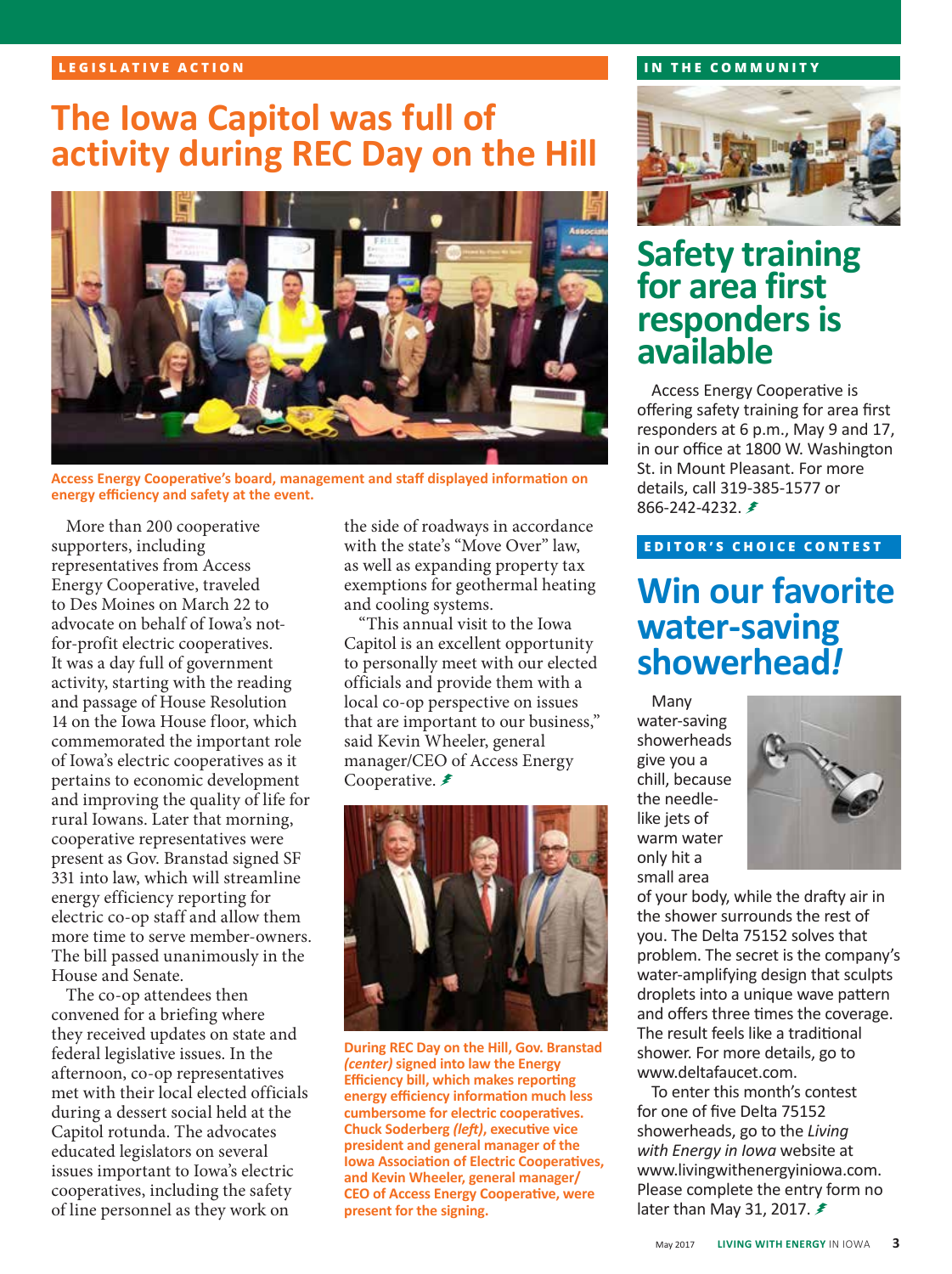### **HOW YOUR CO-OP WORKS SAVING ENERGY**

### **Do you have questions or comments about our complaint procedure?**

As a member-owner of Access Energy Cooperative, assistance is available to you for resolving questions, comments or concerns about your electric service. Access Energy Cooperative has trained representatives available to answer your questions and address any concerns you may have.

 Here's how you can contact our office:

**Access Energy Cooperative**  P.O. Box 440 Mt. Pleasant, IA 52641

**Call:** 319-385-1577 **Call toll-free:** 866-242-4232

If your question is related to Access Energy Cooperative service rather than its rates and Access Energy Cooperative does not resolve your complaint, you may request assistance from the Iowa Utilities Board by calling 515-725-7321 or (toll-free) 877-565-4450; by writing to 1375 E. Court Avenue, Room 69, Des Moines, IA 50319-0069; or by e-mailing customer@iub.iowa.gov.



# **Check these efficiency tips for outdoor shops and barns**

There are many benefits to having an energy-efficient outdoor shop or barn. Aside from saving energy, an efficient outdoor building can keep the environment around your structure healthy and safe, save money on your water bill, keep your animals happier and healthier, and save you from costly structural repairs.

Are you planning to build a new structure on your property? Follow these tips to achieve energy efficiency:

- **Location matters. Carefully** consider where you build your shop or barn. Consider drainage, sun exposure and how the building may affect your neighbors.
- Start with a sustainable design plan. A sustainable design plan, according to the U.S. General Services Administration, includes the ability to use environmentally preferable products, protect and conserve water, enhance indoor environmental quality, and optimize operational and maintenance practices.
- If you're hiring a contractor to help build your structure, make sure you look for companies who specialize in "green" buildings and energy-efficient practices.
- **Choose efficient building** methods. For example, pole barns offer reliable shelter without costly excavation, concrete foundations or general site disruption.

Follow these tips to make energyefficient upgrades to an existing structure:

- Replace indoor lighting with energy-saving LED bulbs.
- **Ensure your existing structure has** adequate insulation levels.
- Choose outdoor lighting designed to be energy efficient, and install motion detectors to reduce energy consumption when the lights are not in use.
- **Plant trees around your metal** shed or barn. In winter, trees act



as a windbreak, and in summer, trees have a natural cooling effect that can reduce temperatures in your metal building 3 to 6 degrees.

Add a ceiling fan to circulate air. Typically, there's a 2-degree temperature increase for every one-foot increase in ceiling height. A ceiling fan can help keep warm air close to the ground in the winter, and circulate fresher, cooler air in the summer. Not only will this help with energy costs, it also will help keep the air in the building from becoming hot and stagnant, which will prevent harmful bacteria from building up and keep insects at bay.

To learn more about making your outdoor shop or barn more energy efficient, contact the energy experts at Access Energy Cooperative.

**ELECTRIC CO-OPS are committed to keeping members and employees SAFE.** 

**May is National Electrical Safety Month**  $\blacksquare$  plug into safety